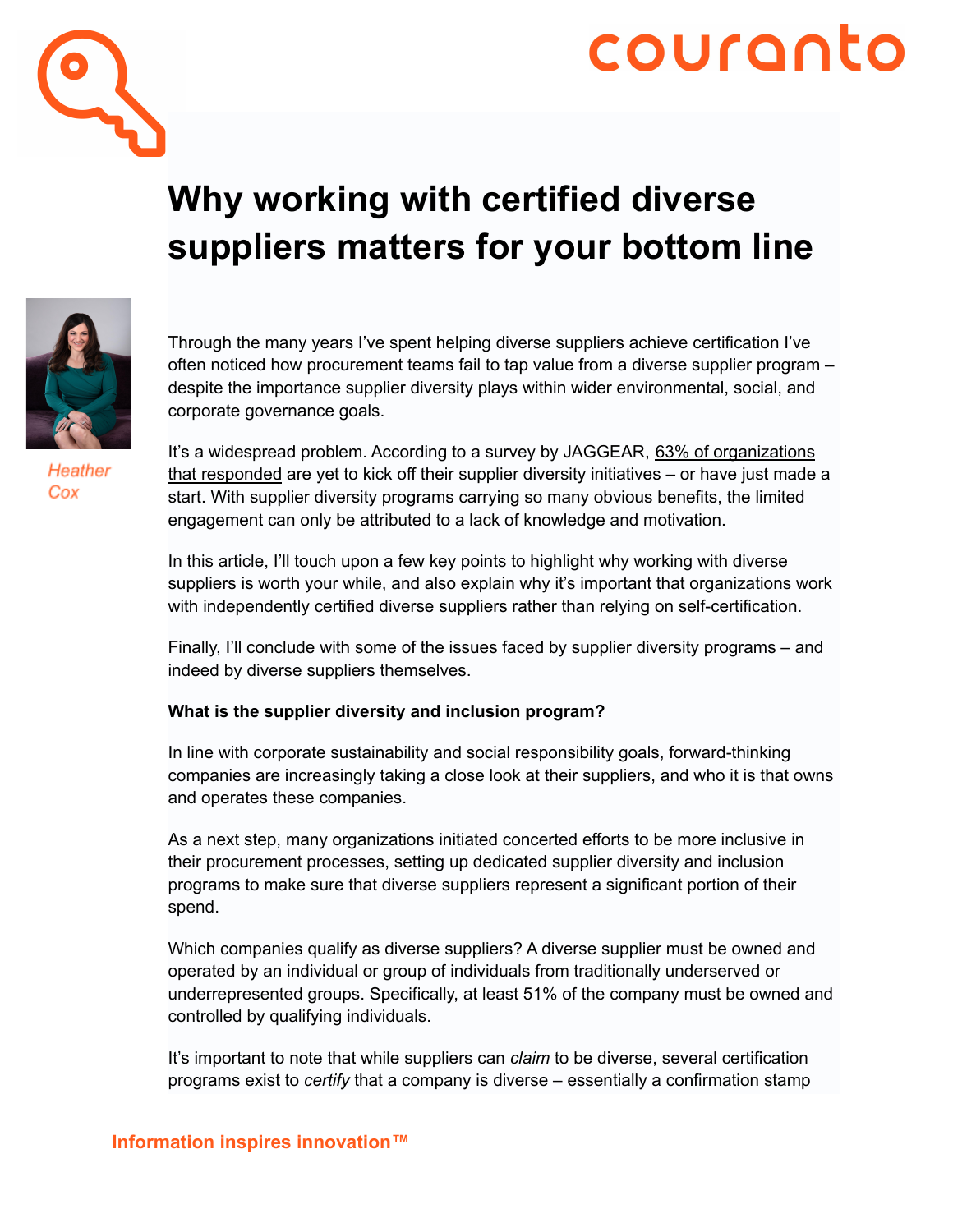that guarantees that at the time of certification a supplier really did meet the criteria to qualify as diverse.

Over time, the groups that qualify for diversity status have steadily expanded, now including for example minority-owned businesses, women-owned businesses, disability-owned enterprises, and LGBTQ-owned businesses.

#### **Benefits of using diverse suppliers**

It's been well-established that "D&I" – diversity and inclusion initiatives – have broad benefits. As a primary goal, these initiatives progress a company's social responsibility aims, helping it to achieve and maintain high ethical and moral standards. In other words, diversity initiatives including supplier diversity programs ensure that organizations achieve their commercial objectives, while respecting their obligations to society.

It matters because organizations are increasingly judged on these criteria, by all manner of stakeholders. There are prospective employees to worry about too – and of course prospective customers (more about that later).

But, while operating a supplier diversity program is the right thing to do anyway, diversity also feeds into the bottom line. For example, it's known that diversity boosts innovation: a Boston Consulting Group survey suggests that in big companies, 41% of the [variation](https://www.bcg.com/en-us/publications/2017/people-organization-leadership-talent-innovation-through-diversity-mix-that-matters) in innovation [capabilities](https://www.bcg.com/en-us/publications/2017/people-organization-leadership-talent-innovation-through-diversity-mix-that-matters) can be explained by the diversity of those at the top.

Similarly, a 2019 study by [McKinsey](https://www.mckinsey.com/featured-insights/diversity-and-inclusion/diversity-wins-how-inclusion-matters) highlighted that companies who are in the top quartile for gender diversity tended to have a significantly higher chance of delivering above-average profitability.

#### **It may be required of you**

These benefits are mirrored in supplier diversity programs, and organizations are increasingly catching on. Personally, I've seen a rapid uptick in supplier diversity programs over the last couple of years, as more and more organizations look to establish supplier D&I programs.

Growing awareness of the importance of supplier diversity is driven by a few factors – a better understanding of the benefits, but also through pressure from external partners.

One thing I'm increasingly observing is the way that larger firms are imposing supplier diversity requirements on the companies that they buy from. In other words, organizations want to know that the suppliers they use also invest in supplier diversity programs, ensuring that the diversity effort truly trickles down.

For example, you may find that an RFP contains specific questions about your own supplier diversity program, which you may struggle to answer if you do not maintain a formal supplier diversity program. You may be excluded from bids if you can't offer proof

#### **Information inspires innovation™**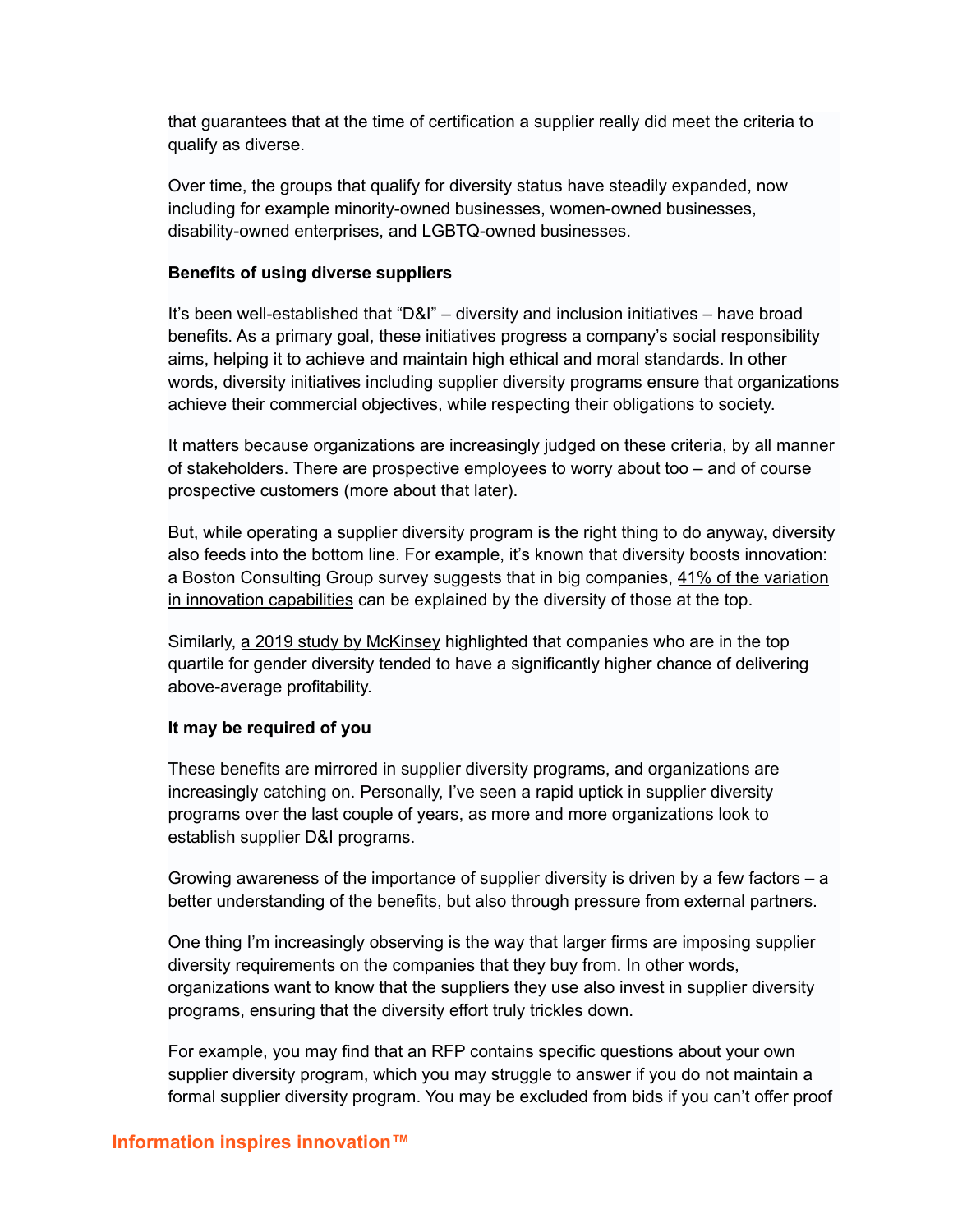of a diversified supply chain, and there is also a risk that an existing client may request a spend report.

Answering questions around supplier diversity can become particularly challenging because of a requirement of proof: and how do you prove that your suppliers meet diversity criteria?

#### **Certification: a key component in accountability**

That brings me to an important aspect of successful supplier diversity programs: the need to be able to certify that diverse suppliers are who they say they are. That's true for measuring internal results too because to get metrics on D&I programs, you need real numbers behind it. But how do you count? You can't measure what you can't count.

You can better quantify and substantiate your supplier diverse efforts when the suppliers in question are certified as diverse. There are several organizations that offer diversity certification, including the Women's Business Enterprise National Council ([WBENC](https://www.wbenc.org/)), the National Minority Supplier Development Council [\(NMSDC\)](https://nmsdc.org/), Disability:In [\(DOBE\)](https://disabilityin.org/), National Veterans Business Development Council (NVBDC), National Veteran Owned Business Association (NaVOBA), and the National LGBT Chamber of Commerce ([NGLCC](https://www.nglcc.org/)).

Each organization will have unique certification requirements, though these would be roughly within the 51% ownership rule. As for benefits, first – you know that a certified supplier is truly diverse and not claiming to be something that it isn't. Furthermore, certification processes are very thorough – companies that are certified as diverse can generally be expected to be more robust, and more likely to deliver on their promises to you.

For suppliers, the benefits are manyfold. Certified diverse companies have access to procurement programs across a wider array of potential clients, and gain access to networking opportunities within the organization that provided the certification.

The argument for certification is overwhelming but passing the requirements can be challenging so it's worth helping your smaller suppliers to get through the stages. Indeed, I'm getting more and more corporate clients coming to me with a need to help their suppliers attain certification.

#### **Future and challenges for supplier diversity**

There's clearly a growing awareness of the benefits of supplier diversity programs and the existing drive for supplier diversity is having a deep effect. Gartner estimated the community impact and suggested that every \$1 million in diversity spending creates 17 jobs, with an economic impact of \$1.97 for every \$1 in diverse spending.